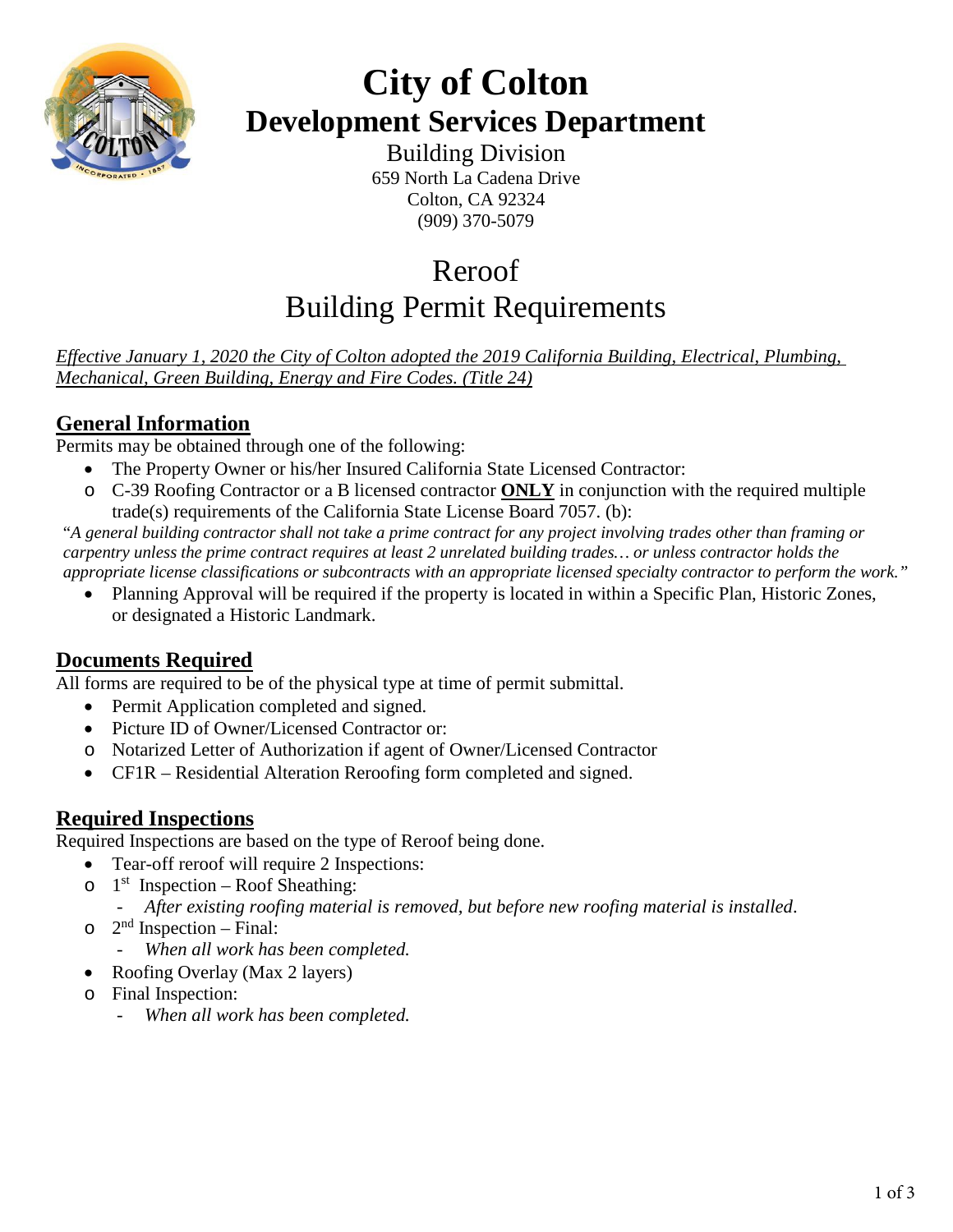| CERTIFICATE OF COMPLIANCE<br>A. GENERAL INFORMATION<br>Site address: |                          |                          |                                                                                                                                                                                                                                                                           |                        |                    |             |                                                                                                                        |                           |                |               |                  |                |
|----------------------------------------------------------------------|--------------------------|--------------------------|---------------------------------------------------------------------------------------------------------------------------------------------------------------------------------------------------------------------------------------------------------------------------|------------------------|--------------------|-------------|------------------------------------------------------------------------------------------------------------------------|---------------------------|----------------|---------------|------------------|----------------|
|                                                                      |                          |                          |                                                                                                                                                                                                                                                                           |                        |                    |             |                                                                                                                        |                           |                | CF1R-ALT-01-E |                  | REROOFING      |
|                                                                      |                          |                          | Prescriptive Residential Alterations for Reroofing in Climate Zone 10                                                                                                                                                                                                     |                        |                    |             |                                                                                                                        |                           |                |               |                  | (page 1 of 2)  |
|                                                                      |                          |                          |                                                                                                                                                                                                                                                                           |                        |                    |             |                                                                                                                        |                           |                |               |                  |                |
|                                                                      |                          |                          |                                                                                                                                                                                                                                                                           |                        |                    |             |                                                                                                                        | Existing roofing type:    |                |               |                  |                |
|                                                                      |                          |                          |                                                                                                                                                                                                                                                                           |                        |                    |             | New roofing type:                                                                                                      |                           |                |               |                  |                |
| City, Zip Code:                                                      | COLTON,                  | ვ                        |                                                                                                                                                                                                                                                                           |                        |                    |             |                                                                                                                        | Total roof area (sqft):   |                |               |                  |                |
| <b>Building Type:</b>                                                |                          | □ Single Family Dwelling | $\Box$                                                                                                                                                                                                                                                                    | Multi Family Dwellings |                    |             |                                                                                                                        | Total reroof area (sqft): |                |               |                  |                |
| Climate Zone:                                                        | $\Omega$                 |                          |                                                                                                                                                                                                                                                                           |                        |                    |             | % reroof area:                                                                                                         |                           |                |               |                  |                |
| C. ROOF REPLACEMENT (COOL ROOF)*                                     |                          |                          |                                                                                                                                                                                                                                                                           |                        |                    |             |                                                                                                                        |                           |                |               |                  |                |
|                                                                      |                          | $\mathsf{c}$             | 4                                                                                                                                                                                                                                                                         | ь                      | 9                  |             | $\infty$                                                                                                               | G                         | $\overline{a}$ | 11            | 12               | 13             |
| Method of                                                            | Roof                     |                          | CRRC                                                                                                                                                                                                                                                                      | Product                | R-value            |             |                                                                                                                        | Proposed                  |                |               | Minimum Required |                |
| Compliance                                                           | Pitch                    | Exception                | Product ID                                                                                                                                                                                                                                                                | Type                   | <b>Deck</b>        | Initial     | Aged                                                                                                                   | Thermal                   | <b>GRI</b>     | Aged          | Thermal          |                |
|                                                                      | >2:12                    |                          | number                                                                                                                                                                                                                                                                    |                        | Insulation         | Solar       | Solar                                                                                                                  | Emittance                 | (Optional)     | Solar         | Emittance        | (Optional)     |
|                                                                      |                          |                          |                                                                                                                                                                                                                                                                           |                        |                    | Reflectance | Reflectance                                                                                                            |                           |                | Reflectance   |                  |                |
|                                                                      |                          |                          |                                                                                                                                                                                                                                                                           |                        |                    |             |                                                                                                                        |                           |                | 0.20          | 0.75             | 16             |
|                                                                      |                          |                          |                                                                                                                                                                                                                                                                           |                        |                    |             |                                                                                                                        |                           |                | 0.20          | 0.75             | $\overline{a}$ |
| <b>NOTES</b>                                                         |                          |                          | . Roof area covered by building integrated photovoltaic panels and solar<br>• Liquid field applied coatings must comply with installation criteria from                                                                                                                   |                        | section 110.8(i)4. |             | thermal panels are exempt from the above Cool Roof requirements.                                                       |                           |                |               |                  |                |
|                                                                      |                          |                          | * ROOF REPLACEMENT (Prescriptive Alteration, Section 150.2(b)1H)                                                                                                                                                                                                          |                        |                    |             |                                                                                                                        |                           |                |               |                  |                |
|                                                                      |                          |                          | of roof not covered by photovoltaic panels would still need to meet any applicable cool roof requirements). Additionally, there are many alternatives/exceptions when a cool roof is required.<br>When 50% or more of the roof is being replaced the roofing requirements |                        |                    |             | are triggered. Any areas of roof covered by building integrated photovoltaic panels and solar thermal panels (the area |                           |                |               |                  |                |
|                                                                      |                          |                          | When the roof is steep slope (pitch > 2:12) the roof requirements include a cool roof in climate zones 10-15. The minimum requirement is 0.20 aged solar reflectance, 0.75 thermal emittance,                                                                             |                        |                    |             |                                                                                                                        |                           |                |               |                  |                |
|                                                                      |                          |                          | or a minimum SRI of 16. When the roof is low slope (pitch ≤ 2:12) cool roof is NOT required in climate zone 10.                                                                                                                                                           |                        |                    |             |                                                                                                                        |                           |                |               |                  |                |
|                                                                      |                          |                          | Instructions for sections with column numbers are given below:                                                                                                                                                                                                            |                        |                    |             |                                                                                                                        |                           |                |               |                  |                |
|                                                                      |                          |                          | Method of Compliance: indicate if the method of compliance is going to be based on Aged Solar Reflectance and Thermal Emittance, the Solar Reflectance Index (SRI), or an Exception.                                                                                      |                        |                    |             |                                                                                                                        |                           |                |               |                  |                |
| $\mathbf{r}$                                                         |                          |                          | Roof Pitch: Expressed as 4:12, for example, which means the roof rises 4 foot within a span of 12 feet. When roofs have multiple pitches the requirements are based on the pitch of                                                                                       |                        |                    |             |                                                                                                                        |                           |                |               |                  |                |
|                                                                      | 50% or more of the roof. |                          |                                                                                                                                                                                                                                                                           |                        |                    |             |                                                                                                                        |                           |                |               |                  |                |
| $\dot{\mathsf{m}}$                                                   |                          |                          | <b>Exception:</b> If meeting one of the exceptions. Indicate which exception is, or will be, met.                                                                                                                                                                         |                        |                    |             |                                                                                                                        |                           |                |               |                  |                |
|                                                                      |                          |                          | EXCEPTIONS AND ALTERNATIVES FOR STEEP SLOPE ROOFS:                                                                                                                                                                                                                        |                        |                    |             |                                                                                                                        |                           |                |               |                  |                |
|                                                                      |                          | බ                        | Mass roof 25 lbs/ft2 or greater (uncommon situation such as sod roof);                                                                                                                                                                                                    |                        |                    |             |                                                                                                                        |                           |                |               |                  |                |

- Mass roof 25 lbs/ft2 or greater (uncommon situation such as sod roof);<br>Air space 1″ from top of roof deck to bottom of roofing; b) Air space 1" from top of roof deck to bottom of roofing;
- Roofing product has a profile ratio of rise to width of 1 to 5 for 50 percent or greater of the width of the roofing product;<br>Ducts already meet Section 150.1(c) insulation and duct leakage requirements; c) Roofing product has a profile ratio of rise to width of 1 to 5 for 50 percent or greater of the width of the roofing product; -<br>ବିଦିପି କି
	- d) Ducts already meet Section 150.1(c) insulation and duct leakage requirements;